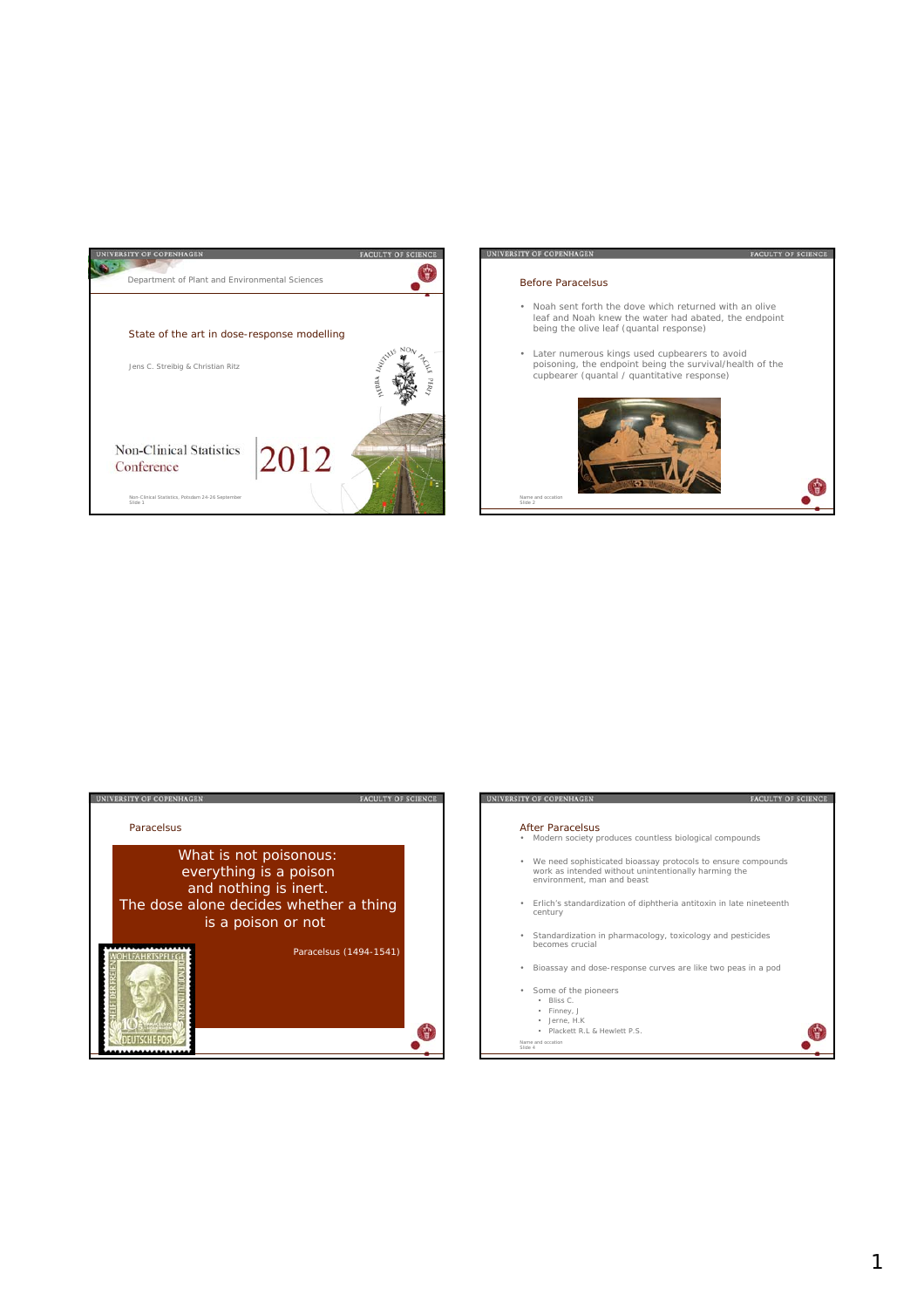





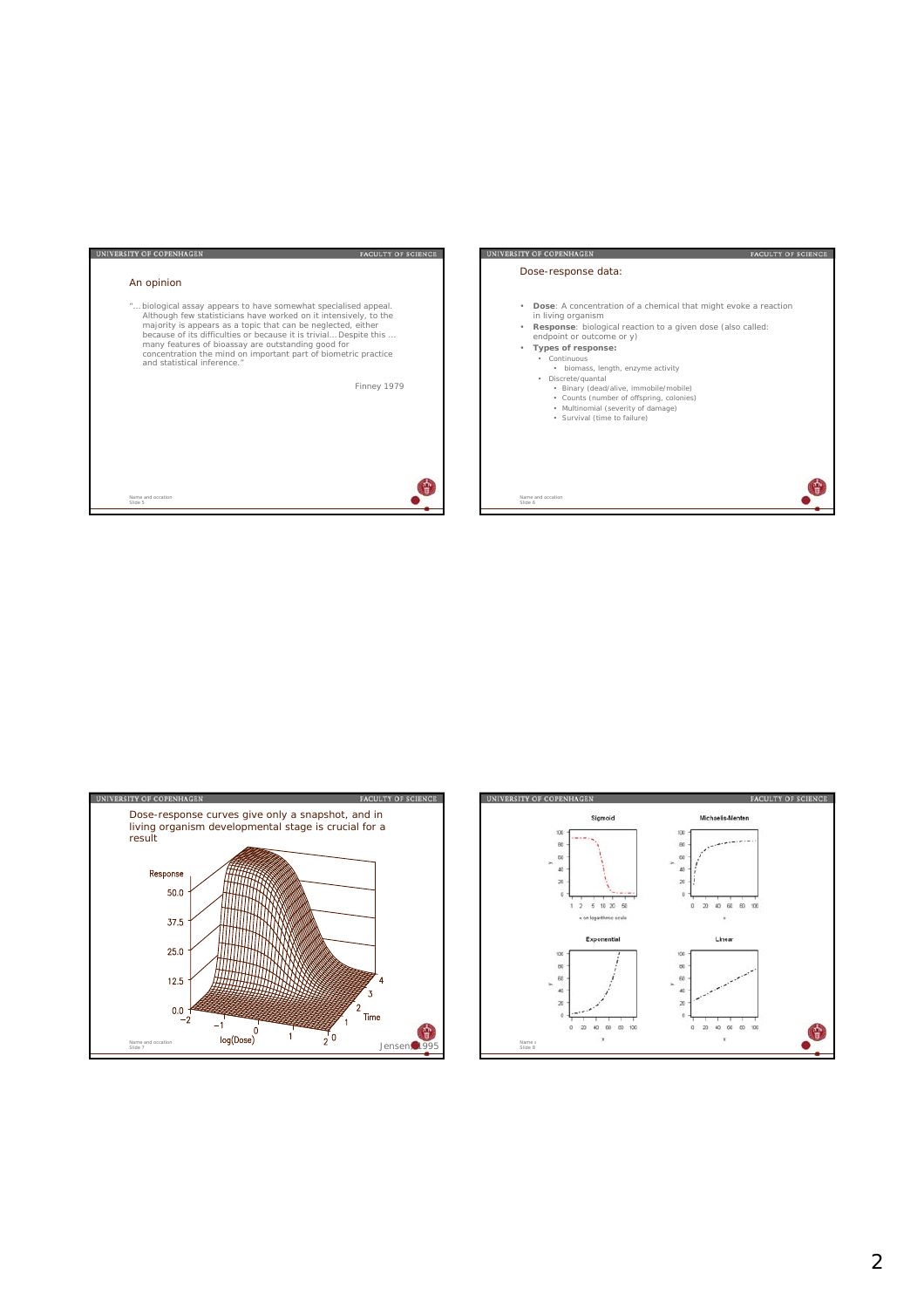





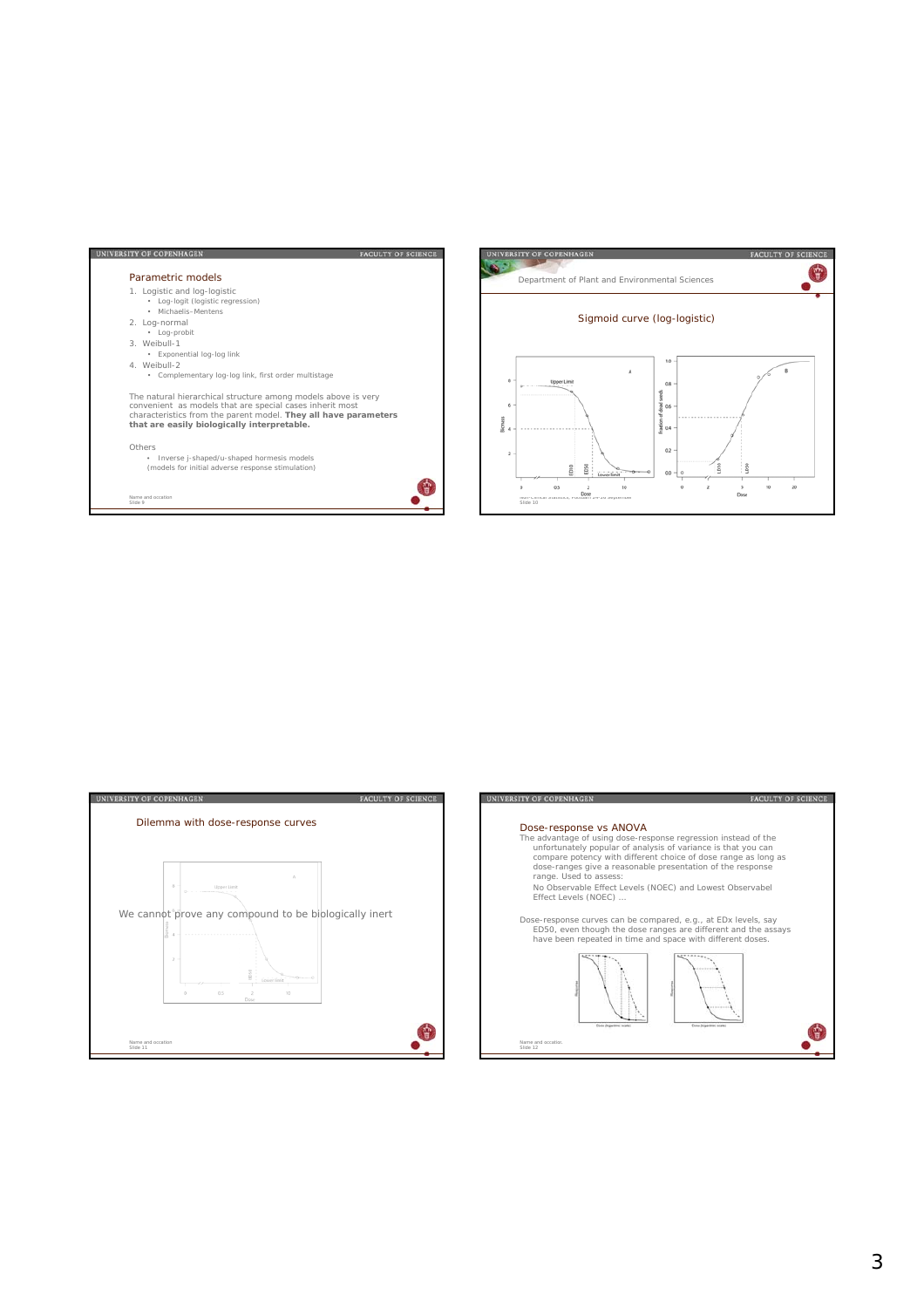





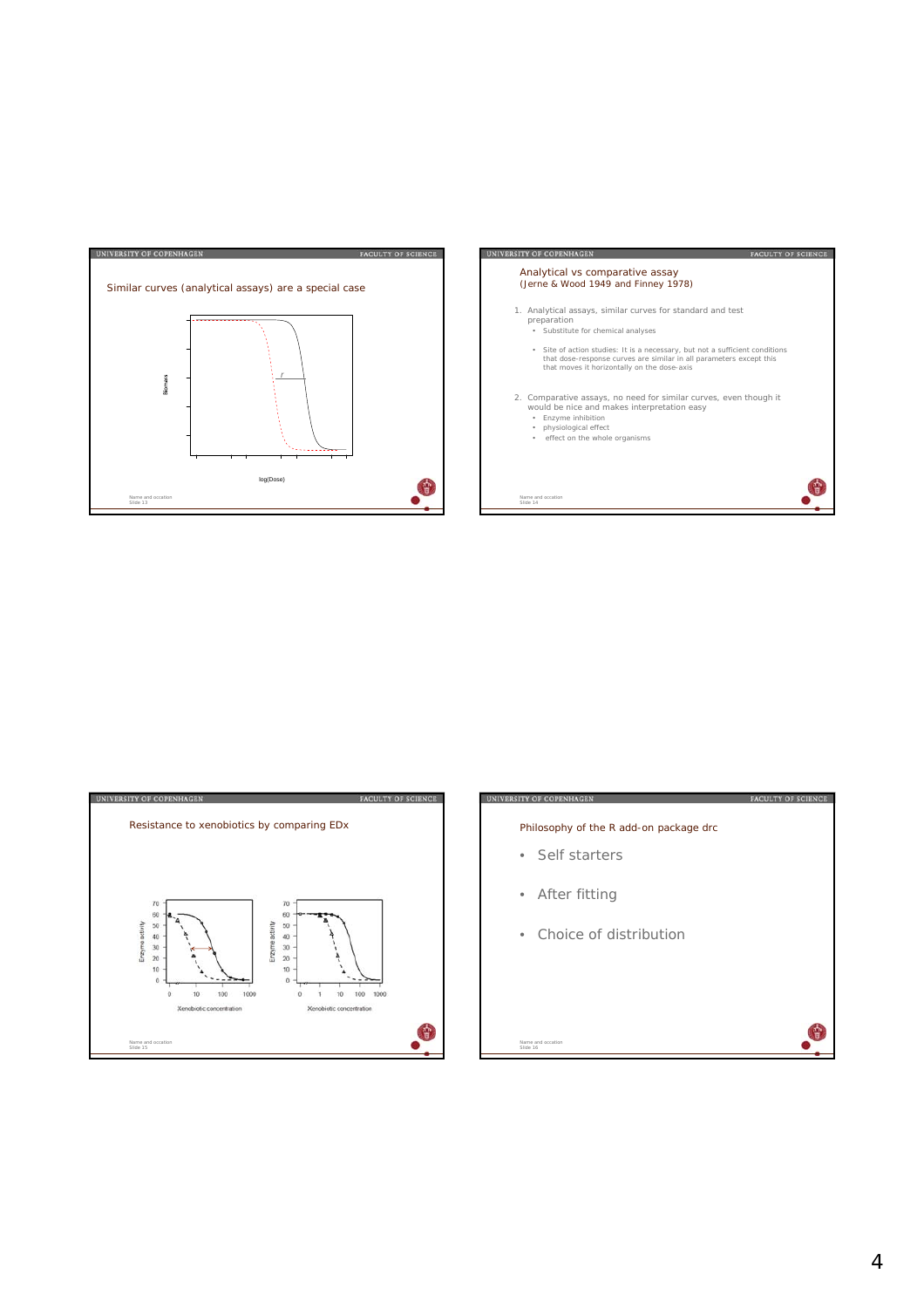

| UNIVERSITY OF COPENHAGEN                                                                                                                                                                                                                                                                                                                                           | <b>FACULTY OF SCIENCE</b>  |
|--------------------------------------------------------------------------------------------------------------------------------------------------------------------------------------------------------------------------------------------------------------------------------------------------------------------------------------------------------------------|----------------------------|
| library(drc)<br>ryegrass.m1 <- $drm(root - conc, data = ryegrass, fct = LL.4()$                                                                                                                                                                                                                                                                                    | One Curve                  |
| $y = c + \frac{1}{1 + \exp[b \cdot (\log(x) - \log(e))]}$                                                                                                                                                                                                                                                                                                          |                            |
| summary(ryegrass.m1)<br>Parameter<br>estimates: Estimate Std. Error t-value p-value<br>b: (Intercept) 2.98222 0.46506 6.41251<br>c: (Intercept) 0.48141 0.21219 2.26876<br>d: (Intercept) 7.79296 0.18857 41.32722<br>e: (Intercept) 3.05795 0.18573 16.46440 0.0000<br>plot(ryegrass.m0, broken=TRUE, xlab="Dose (mM)", ylab="Root length (cm)")<br>$\mathcal{D}$ | 0.0000<br>0.0345<br>0.0000 |
| Name and occation<br>Slide 19                                                                                                                                                                                                                                                                                                                                      | <b>Cose (m&amp;b</b>       |

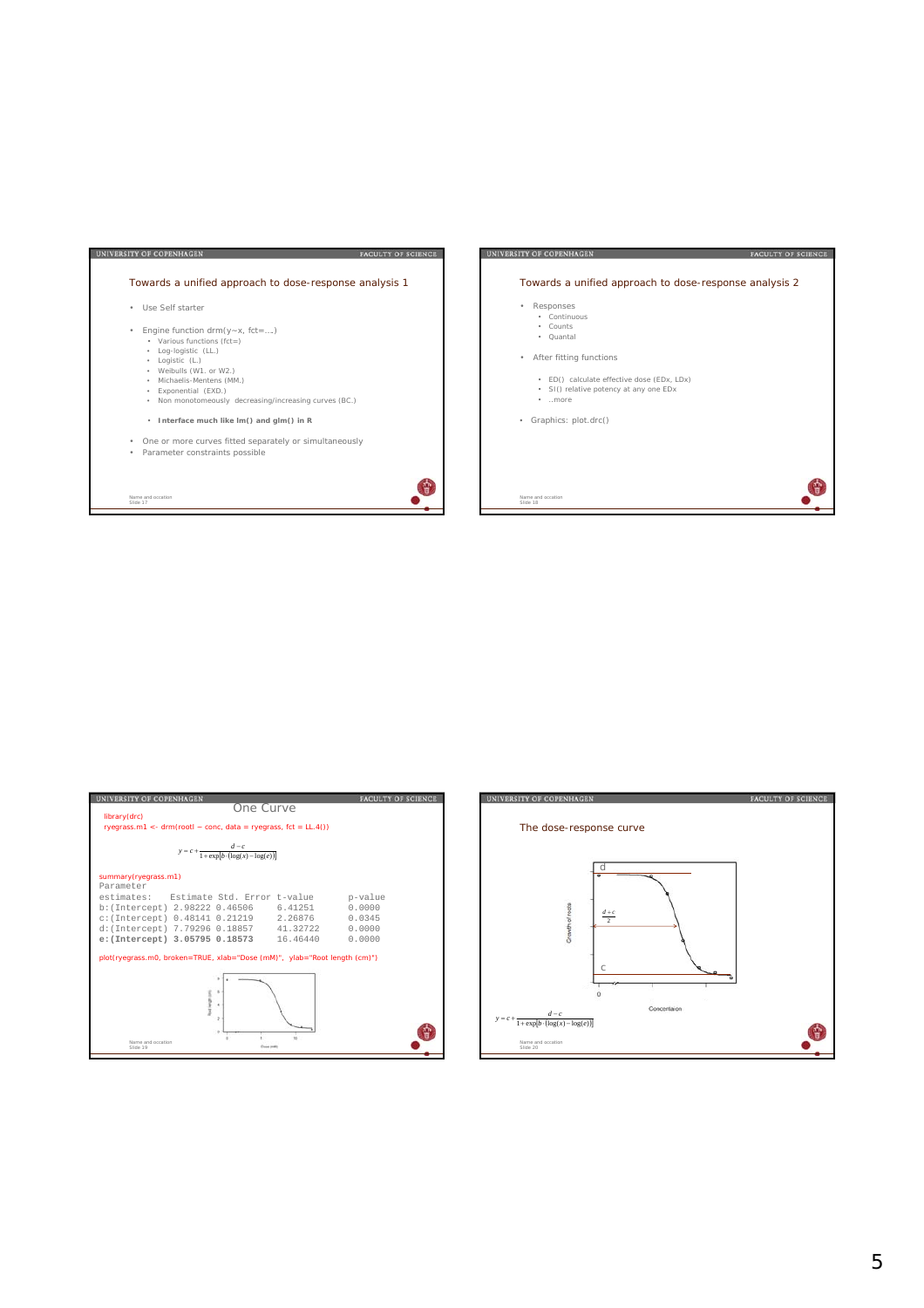





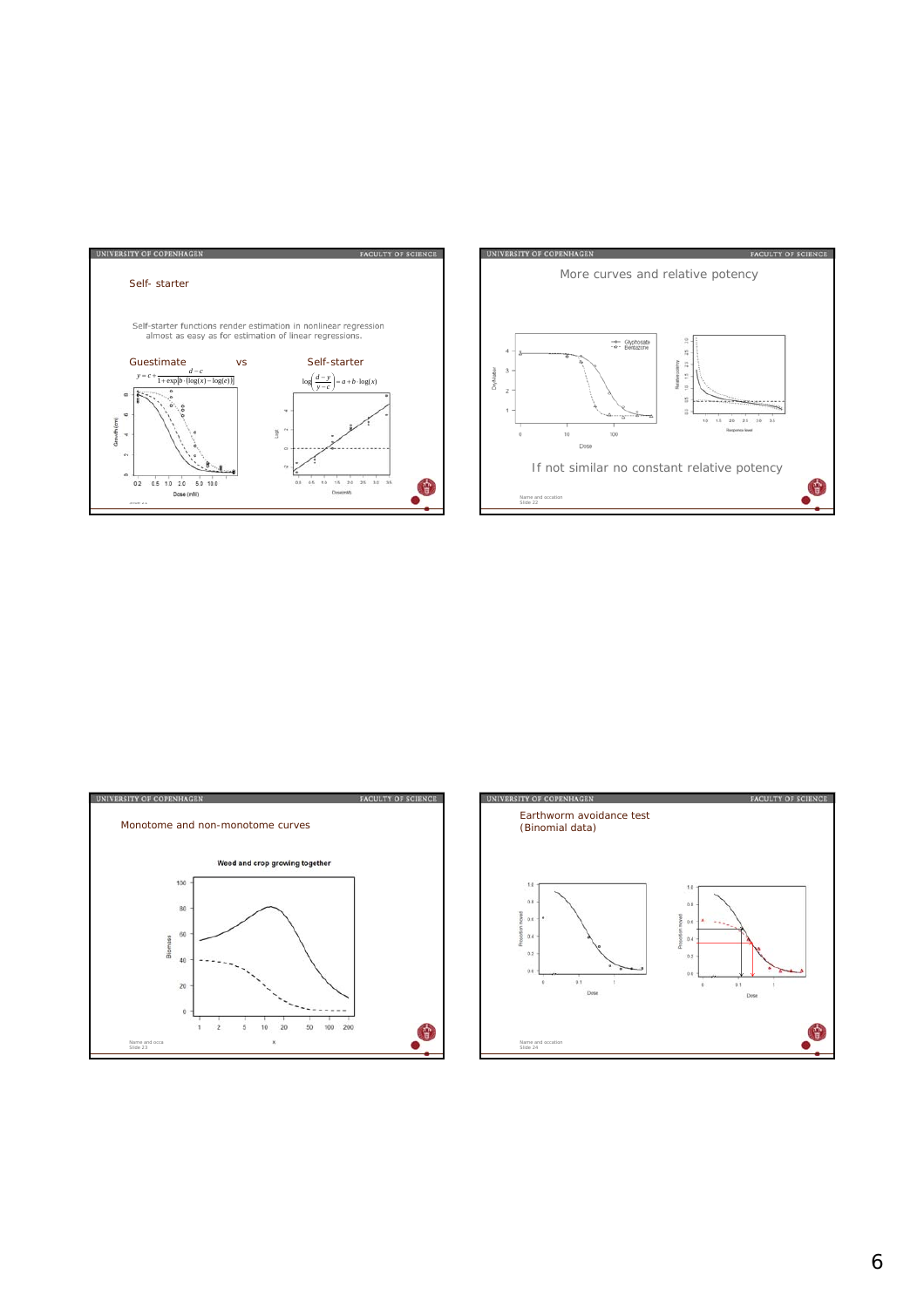





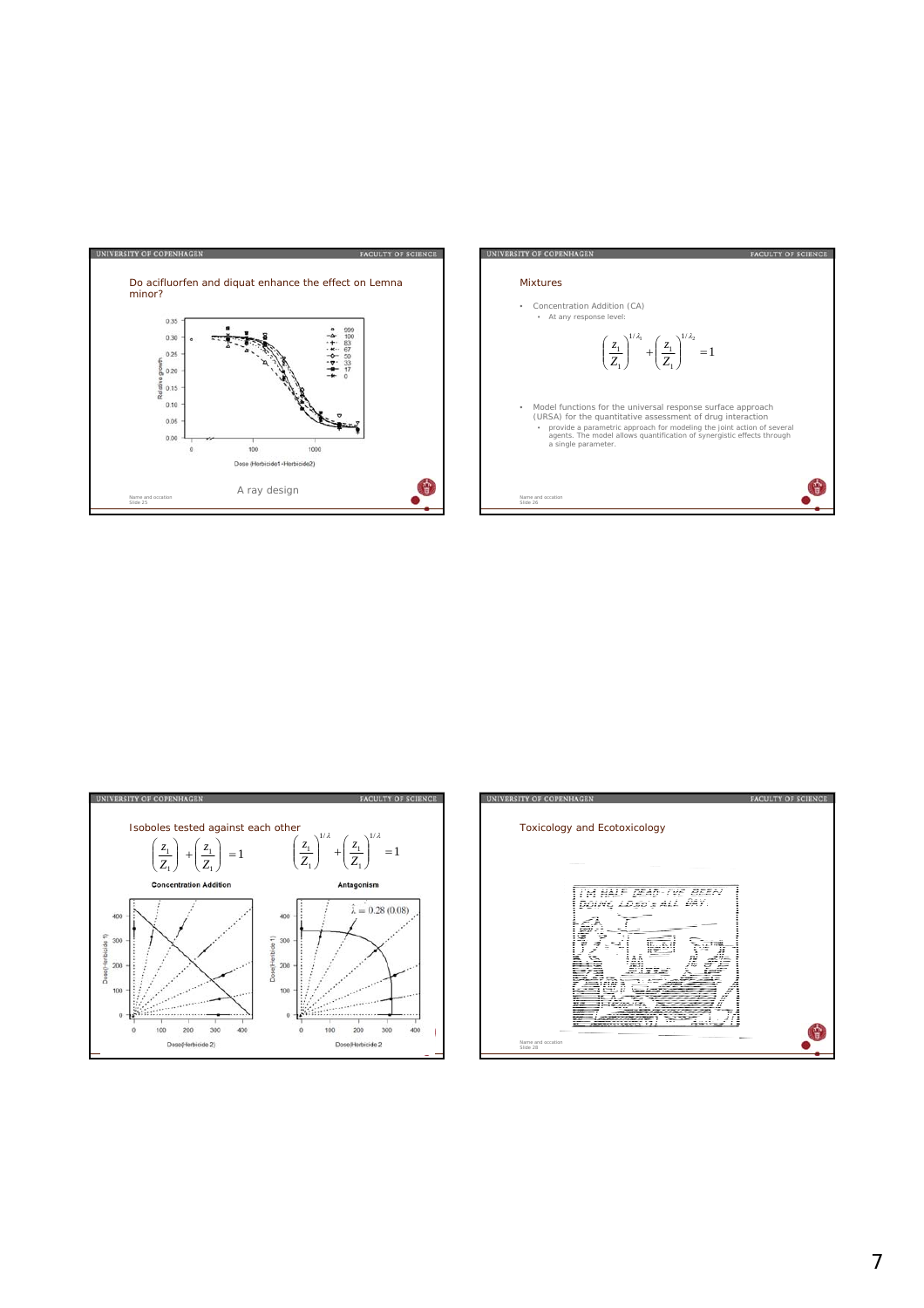

| <b>UNIVERSITY OF COPENHAGEN</b><br><b>FACULTY OF SCIENCE</b>                                                                                                                                                                                                                                                                                                                                                     | <b>UNIVERSITY OF COPENHAGEN</b><br><b>FACULTY OF SCIENCE</b>                                                                                                                                                                                                                                                                                                                                                                                                                                                                                                                                                                                                                                                                                                                                                                                                                                                                                                                                                                                        |
|------------------------------------------------------------------------------------------------------------------------------------------------------------------------------------------------------------------------------------------------------------------------------------------------------------------------------------------------------------------------------------------------------------------|-----------------------------------------------------------------------------------------------------------------------------------------------------------------------------------------------------------------------------------------------------------------------------------------------------------------------------------------------------------------------------------------------------------------------------------------------------------------------------------------------------------------------------------------------------------------------------------------------------------------------------------------------------------------------------------------------------------------------------------------------------------------------------------------------------------------------------------------------------------------------------------------------------------------------------------------------------------------------------------------------------------------------------------------------------|
| Applications                                                                                                                                                                                                                                                                                                                                                                                                     | A "random" sample of use of drc                                                                                                                                                                                                                                                                                                                                                                                                                                                                                                                                                                                                                                                                                                                                                                                                                                                                                                                                                                                                                     |
| <b>Screening of Drugs</b><br>. Analysis of high-throughput dose-response data<br>Toxicology and Ecotoxicology of Xenobiototic<br>۰<br>· Estimation of effect concentrations (e.g. EC/ED/LC/LD50)<br>Selectivity, joint action of mixtures in vivo and in vitro<br>۰<br>Weed Science and plant Ecology<br>· Modeling herbicide selectivity, seed germination, yield loss and<br>competition among weeds and crops | Ritz C & Streibig JC. Bioassay analysis using R. J. Stat. Soft. 2005; 12:1-22.<br>Ritz C. Toward a unified approach to dose-response modeling in ecotoxicology. Environmental Toxicology<br>and Chemistry 2010; 29: 220-229.<br>Bozic, D. Resistance of sunflower hybrids to imazamox and tribenuron-methyl. 2012; 39: 1-10<br>Kniss AR. Nonlinear Regression Analysis of Herbicide Absorption Studies. Weed Science. 2011; 59: 601-<br>610.<br>Wang Y et al. A Grid Algorithm for High Throughput Fitting of Dose-Response Curve Data. Curr Chem<br>Genomics 2010: 4: 57-66<br>Defawe OD. Optimization and qualification of a multiplex bead array to assess cytokine and chemokine<br>production by vaccine-specific cells. Journal of Immunological Methods 2012; 382: 117-128<br>Freyberger A. Assessment of a recombinant androgen receptor binding assay: Initial steps towards<br>validation. Reproductive Toxicology 2010; 30: 2-8<br>Bjergager, M et al. Synergy in microcosms with environmentally realistic concentrations of prochloraz |
| Name and occation.<br>Slide 31                                                                                                                                                                                                                                                                                                                                                                                   | and esfenvalerate. Aquatic Toxicology 2011; 101: 412-422<br>Name and occation<br>Slide 32                                                                                                                                                                                                                                                                                                                                                                                                                                                                                                                                                                                                                                                                                                                                                                                                                                                                                                                                                           |